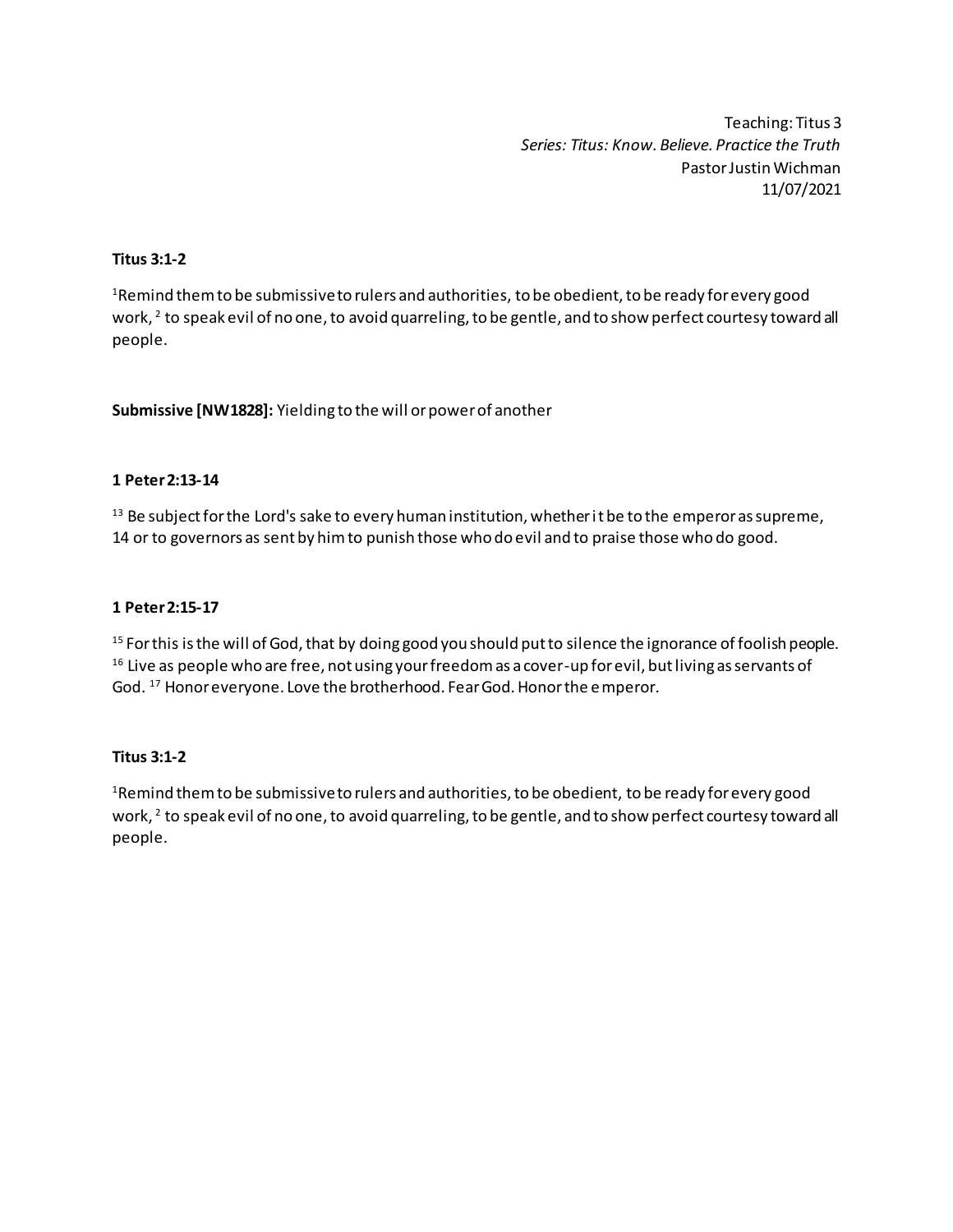## **Titus**

<sup>16</sup> They profess to know God, but they deny him by their works. They are detestable, disobedient, unfit for any good work. – Titus 1:16

<sup>7</sup> Show yourself in all respects to be a model of good works – Titus 2:7a

 $14$  who gave himself for us to redeem us from all lawlessness and to purify for himself a people for his own possession who are zealous for good works. – Titus 2:14

 $1$  Remind them to be submissive to rulers and authorities, to be obedient, to be ready for every good work - Titus 3:1

<sup>8</sup> The saying is trustworthy, and I want you to insist on these things, so that those who have believed in God may be careful to devote themselves to good works. - Titus 3:8

<sup>14</sup> And let our people learn to devote themselves to good works, so as to help cases of urgent need, and not be unfruitful. - Titus 3:14

# **Titus 3:3**

<sup>3</sup>For we ourselves were once foolish, disobedient, led astray, slaves to various passions and pleasures, passing our days in malice and envy, hated by others and hating one another.

<sup>2</sup>...show perfect courtesy toward all people.<sup>3</sup> For we ourselves were once[...]

No one is good except God alone.

– Mark 10:18b

## **Titus 3:4-5**

<sup>4</sup>But when the goodness and loving kindness of God our Savior appeared,  $5$  he saved us [...] according to his own mercy,

**Mercy [NW1828]:** That benevolence, mildness or tenderness of heart which disposes a person to overlook injuries, or *to treat an offender better than he deserves*

# **2 Peter 3:9**

<sup>9</sup>The Lord is not slow to fulfill his promise as some count slowness, but is patient toward you, not wishing that any should perish, but that all should reach repentance.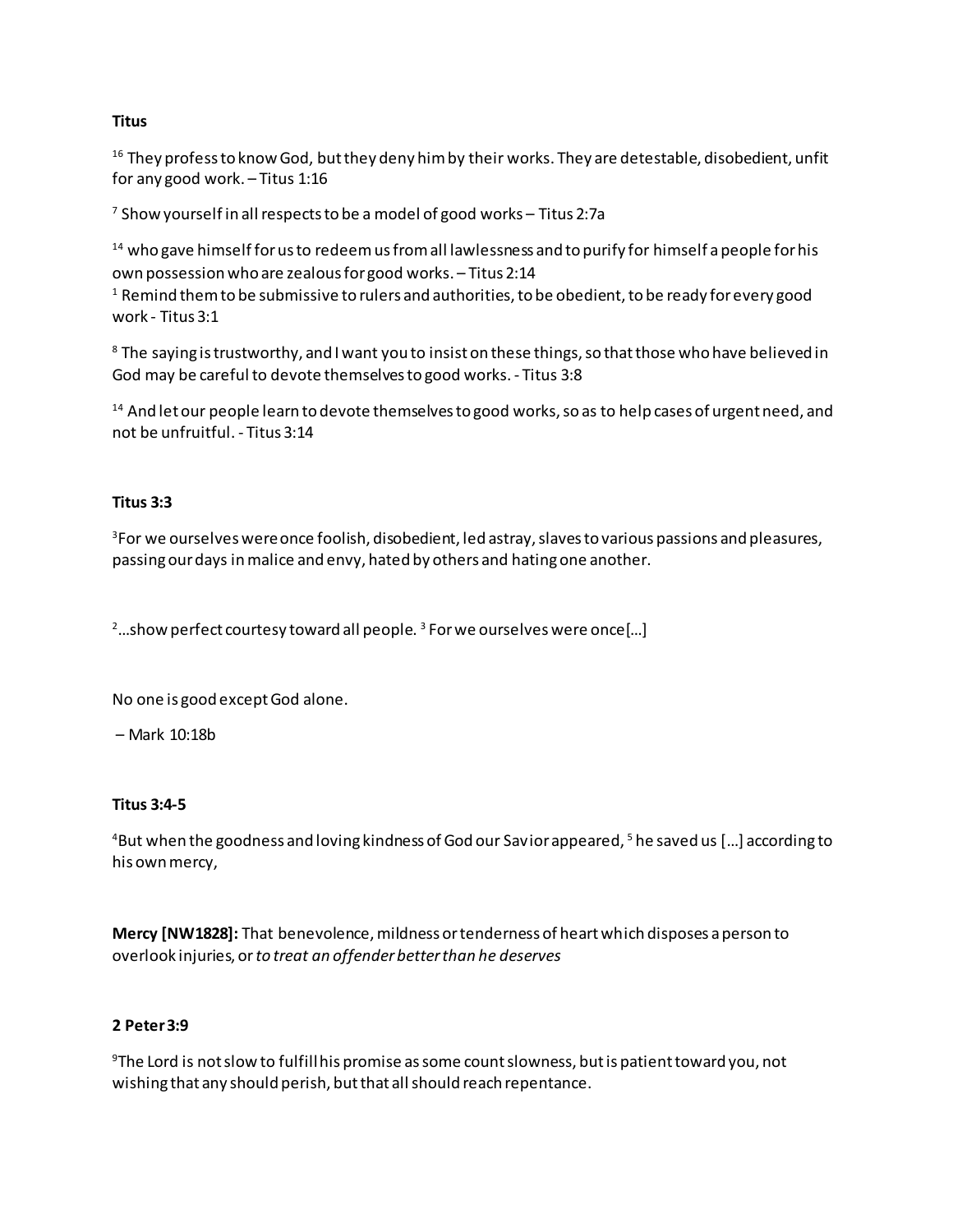## **Titus 3:4-5,7**

<sup>4</sup>But when the goodness and loving kindness of God our Savior appeared, <sup>5</sup> he saved us [...] according to his own mercy, […] being justified by his grace

**Justify [NW1828]:** to pardon and clear from guilt; to absolve or acquit from guilt and merited punishment

### **Colossians 2:13-14**

 $13$ And you, who were dead in your trespasses and the uncircumcision of your flesh, God made alive together with him, having forgiven us all our trespasses, <sup>14</sup> by canceling the record of debt that stood against us with its legal demands. This he set aside, nailing it to the cross.

### **Titus 3:4-7**

<sup>4</sup>But when the goodness and loving kindness of God our Savior appeared, <sup>5</sup> he saved us, not because of works done by us in righteousness, but according to his own mercy, [...]  $^7$  so that being justified by his grace we might become heirs according to the hope of eternal life.

#### **Ephesians 2:8-9**

 $8$  For by grace you have been saved through faith. And this is not your own doing; it is the gift of God,  $9$ not a result of works, so that no one may boast.

#### **Ephesians 2:10**

<sup>10</sup> For we are his workmanship, created in Christ Jesus for good works, which God prepared beforehand, that we should walk in them.

#### **Titus 3:8**

<sup>8</sup> The saying is trustworthy, and I want you to insist on these things, so that those who have believed in God may be careful to devote themselves to good works. These things are excellent and profitable for people.